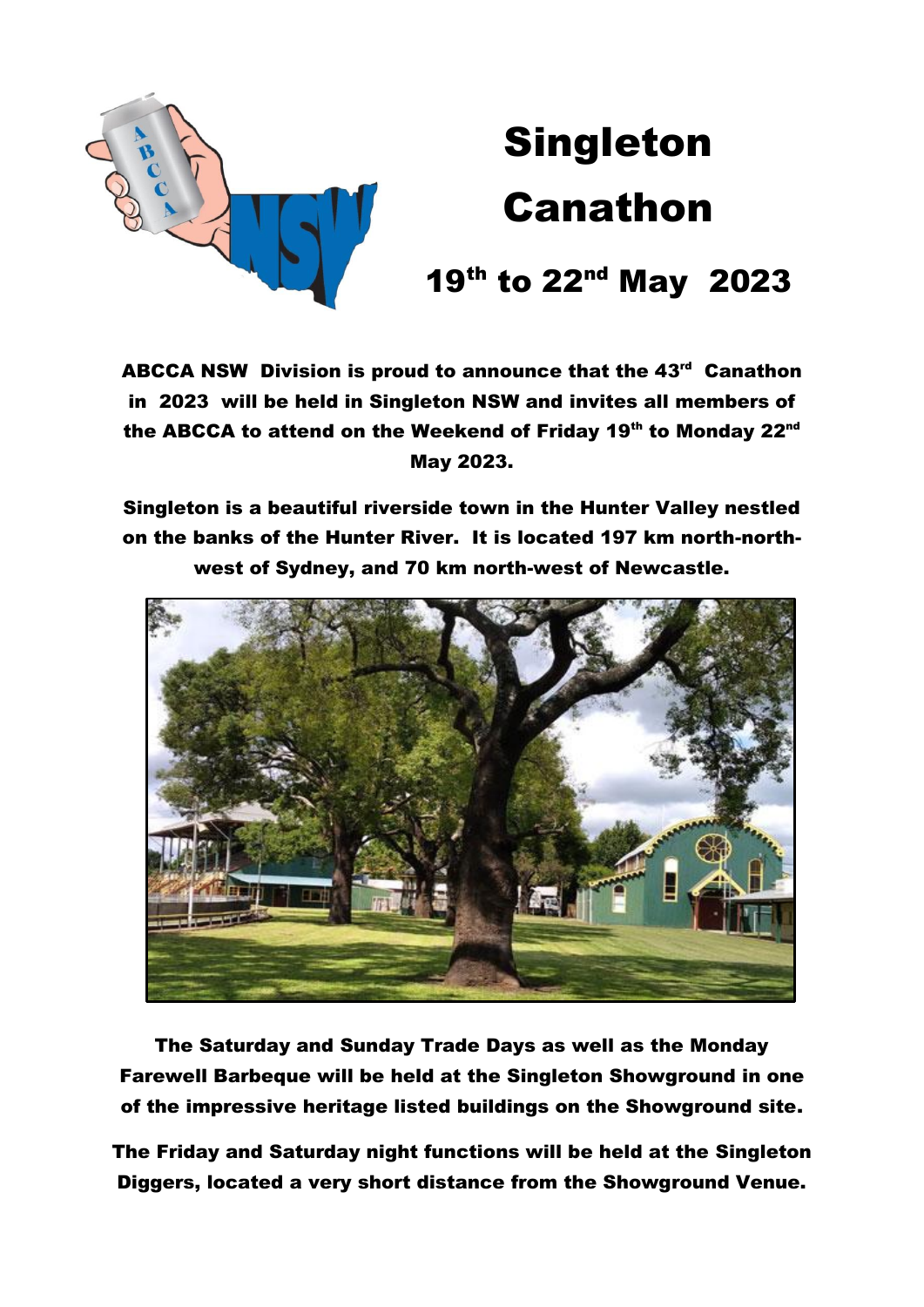#### Singleton Motel Accommodation

| <b>Country Motor Inn</b> |  |
|--------------------------|--|
|                          |  |

(02) 6572 2388

81 George St **WALER WE** www.countrymotorinn.com.au

Rooms range from \$90 to \$115 per Night

The motel has reserved a number of rooms for the Fri to Sun night and have given us a reduced rate. When booking please let them know that you are with the ABCCA.

Francis Phillip Motor Inn (02) 6571 1991

18 Maitland Road, www.francisphillip.com.au/

Approximately \$155 per Night

| <b>Charbonnier Motor Inn</b> |  |
|------------------------------|--|
| 42 - 44 Maitland Road        |  |
| (02) 6572 2333               |  |

www.charbonnier.com.au/

Approximately \$140 per Night

| <b>Mid City Motor Inn</b>            |                              |
|--------------------------------------|------------------------------|
| <b>180 John Street</b>               | www.midcitysingleton.com.au/ |
| (02) 6572 2011                       |                              |
| <b>Approximately \$155 per Night</b> |                              |

| <b>Royal Hotel</b>                  |                                 |
|-------------------------------------|---------------------------------|
| <b>84 George Street</b>             | www.royalhotelsingleton.com.au/ |
| (02) 6572 1194                      |                                 |
| <b>Approximately \$80 per Night</b> |                                 |

| <b>Benjamin Singleton Motel</b> |                                      |
|---------------------------------|--------------------------------------|
| 24 George St                    | www.hunterbenjamin.com/              |
| (02) 6572 2922                  |                                      |
|                                 | <b>Approximately \$125 per Night</b> |

| <b>Imperial Hotel</b> |                                 |
|-----------------------|---------------------------------|
| 183-185 John Street   | www.imperialhotelsingleton.com/ |
| (02) 6572 2922        |                                 |